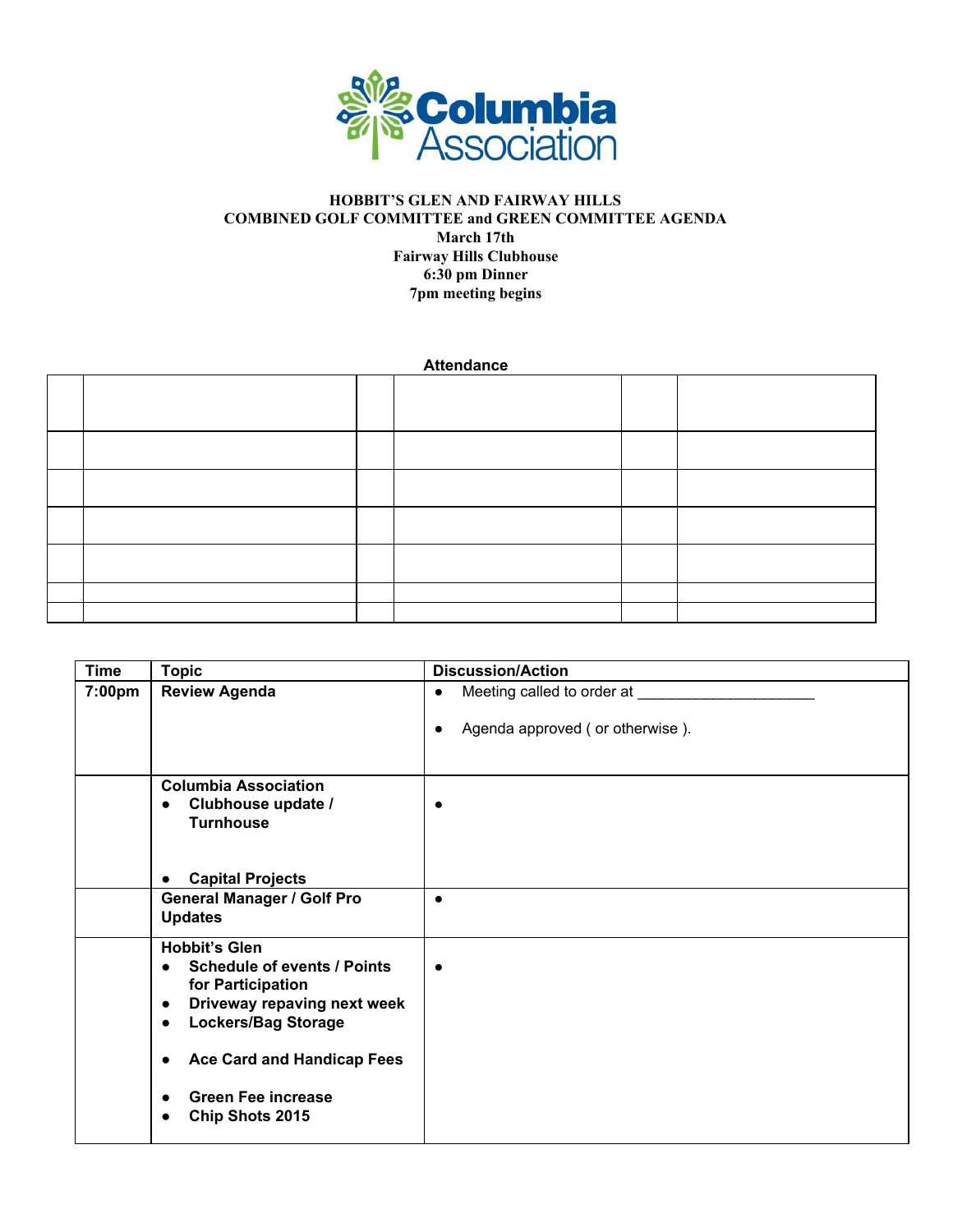

## **HOBBIT'S GLEN AND FAIRWAY HILLS COMBINED GOLF COMMITTEE and GREEN COMMITTEE AGENDA March 17th Fairway Hills Clubhouse 6:30 pm Dinner 7pm meeting begins**

| <b>Fairway Hills</b>                          |                                                                                    |
|-----------------------------------------------|------------------------------------------------------------------------------------|
| <b>Schedule of events</b><br>$\bullet$        | $\bullet$                                                                          |
| <b>New Teaching station</b><br>$\bullet$      |                                                                                    |
| <b>Beer dispensed from</b><br>$\bullet$       |                                                                                    |
| beverage cart                                 |                                                                                    |
|                                               |                                                                                    |
| <b>Superintendent's Reports</b>               |                                                                                    |
| • Course Updates - HG & FH                    | $\bullet$                                                                          |
|                                               |                                                                                    |
|                                               |                                                                                    |
| <b>Staffing - Dan Wildeman</b><br>$\bullet$   |                                                                                    |
|                                               |                                                                                    |
| <b>Group Reports</b>                          |                                                                                    |
| • HG Seniors                                  | ٠                                                                                  |
|                                               |                                                                                    |
|                                               |                                                                                    |
|                                               |                                                                                    |
| <b>FH Seniors</b><br>$\bullet$                |                                                                                    |
|                                               |                                                                                    |
| <b>HG 18 Hole Ladies</b><br>$\bullet$         |                                                                                    |
| FH 9 Hole Ladies<br>$\bullet$                 |                                                                                    |
| HG <sub>9</sub><br>$\bullet$                  |                                                                                    |
|                                               |                                                                                    |
| <b>Twilight League</b><br>$\bullet$           |                                                                                    |
|                                               |                                                                                    |
| <b>Old Business:</b>                          | $\bullet$                                                                          |
|                                               | None                                                                               |
|                                               |                                                                                    |
|                                               |                                                                                    |
|                                               |                                                                                    |
| <b>New Business:</b>                          |                                                                                    |
| <b>Memorial options for late</b><br>$\bullet$ | $\bullet$                                                                          |
| <b>Members</b>                                |                                                                                    |
| Interest among youth for golf<br>$\bullet$    |                                                                                    |
|                                               |                                                                                    |
| <b>Updated Information on</b><br>$\bullet$    |                                                                                    |
| <b>Election Terms</b>                         |                                                                                    |
|                                               |                                                                                    |
| <b>Monthly Reports:</b>                       |                                                                                    |
|                                               |                                                                                    |
| <b>CA Update</b>                              | $\bullet$                                                                          |
| <b>Adjournment</b>                            |                                                                                    |
|                                               |                                                                                    |
| <b>Next meeting scheduled</b>                 | Green Committee - April 21 <sup>st</sup> , Third Tuesday of the month<br>$\bullet$ |